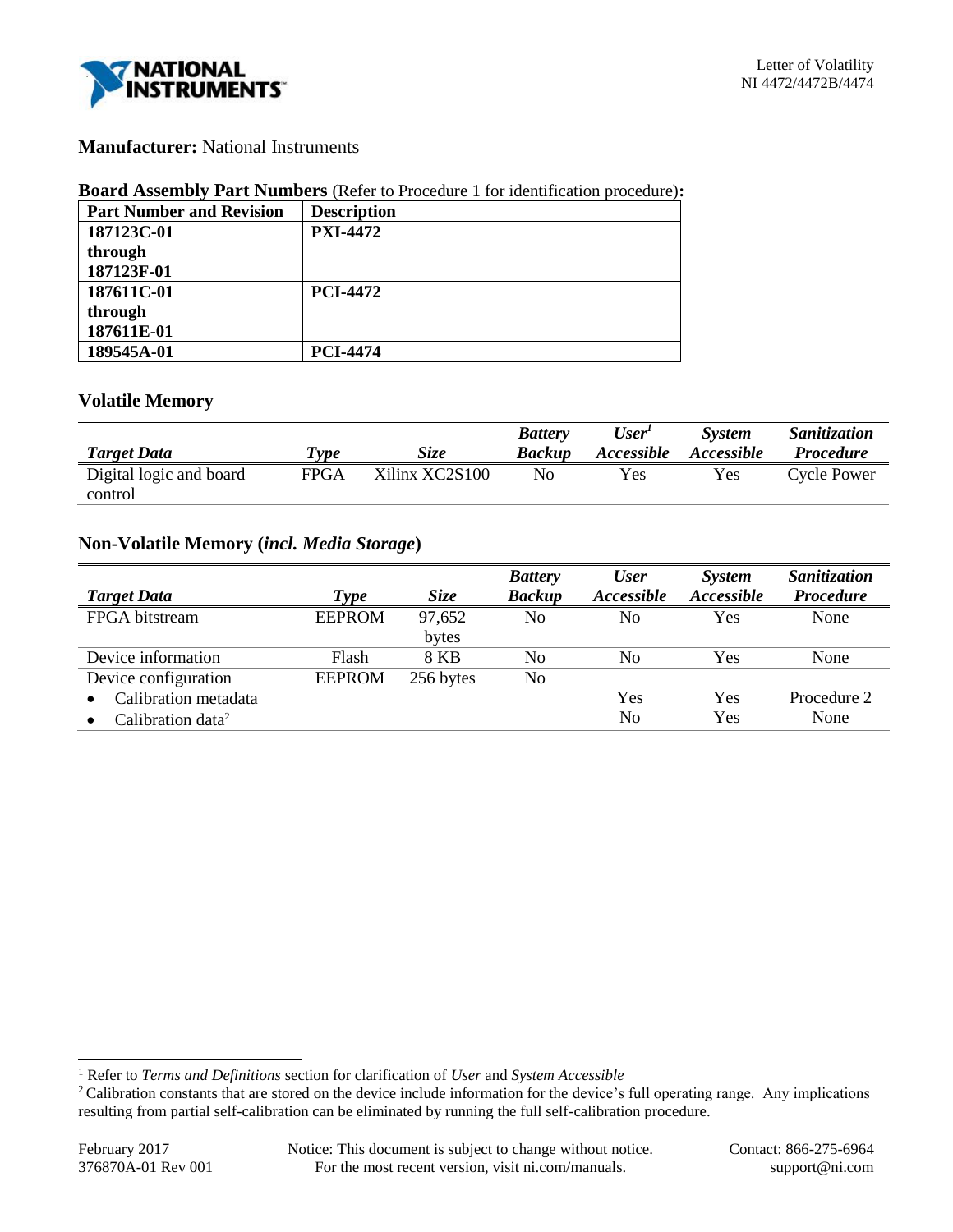

## **Manufacturer:** National Instruments

### **Board Assembly Part Numbers** (Refer to Procedure 1 for identification procedure)**:**

| <b>Part Number and Revision</b> | <b>Description</b> |
|---------------------------------|--------------------|
| 187123G-01                      | <b>PXI-4472</b>    |
| 187123G-02                      | <b>PXI-4472B</b>   |
| 189545C-01                      | <b>PCI-4474</b>    |

## **Volatile Memory**

| <b>Target Data</b>      | <b>Type</b> | <i>Size</i>    | <b>Battery</b><br><b>Backup</b> | User <sup>1</sup><br><i>Accessible</i> | System<br><i>Accessible</i> | Sanitization<br><b>Procedure</b> |
|-------------------------|-------------|----------------|---------------------------------|----------------------------------------|-----------------------------|----------------------------------|
| Digital logic and board | FPGA        | Xilinx XC2S100 | No                              | Yes                                    | Yes                         | Cycle Power                      |
| control                 |             |                |                                 |                                        |                             |                                  |

## **Non-Volatile Memory (***incl. Media Storage***)**

|                               |               |             | <b>Battery</b> | <b>User</b> | <i>System</i>     | Sanitization     |
|-------------------------------|---------------|-------------|----------------|-------------|-------------------|------------------|
| <b>Target Data</b>            | Type          | <b>Size</b> | <b>Backup</b>  | Accessible  | <b>Accessible</b> | <b>Procedure</b> |
| FPGA bitstream                | <b>EEPROM</b> | 97,652      | No             | No          | Yes               | None             |
|                               |               | bytes       |                |             |                   |                  |
| Device information            | Flash         | 8 KB        | No             | No          | Yes               | None             |
| Device configuration          | <b>EEPROM</b> | 512 bytes   | No             |             |                   |                  |
| Calibration metadata          |               |             |                | Yes         | Yes               | Procedure 2      |
| Calibration data <sup>2</sup> |               |             |                | No          | Yes               | None             |

l

<sup>1</sup> Refer to *Terms and Definitions* section for clarification of *User* and *System Accessible*

<sup>&</sup>lt;sup>2</sup>Calibration constants that are stored on the device include information for the device's full operating range. Any implications resulting from partial self-calibration can be eliminated by running the full self-calibration procedure.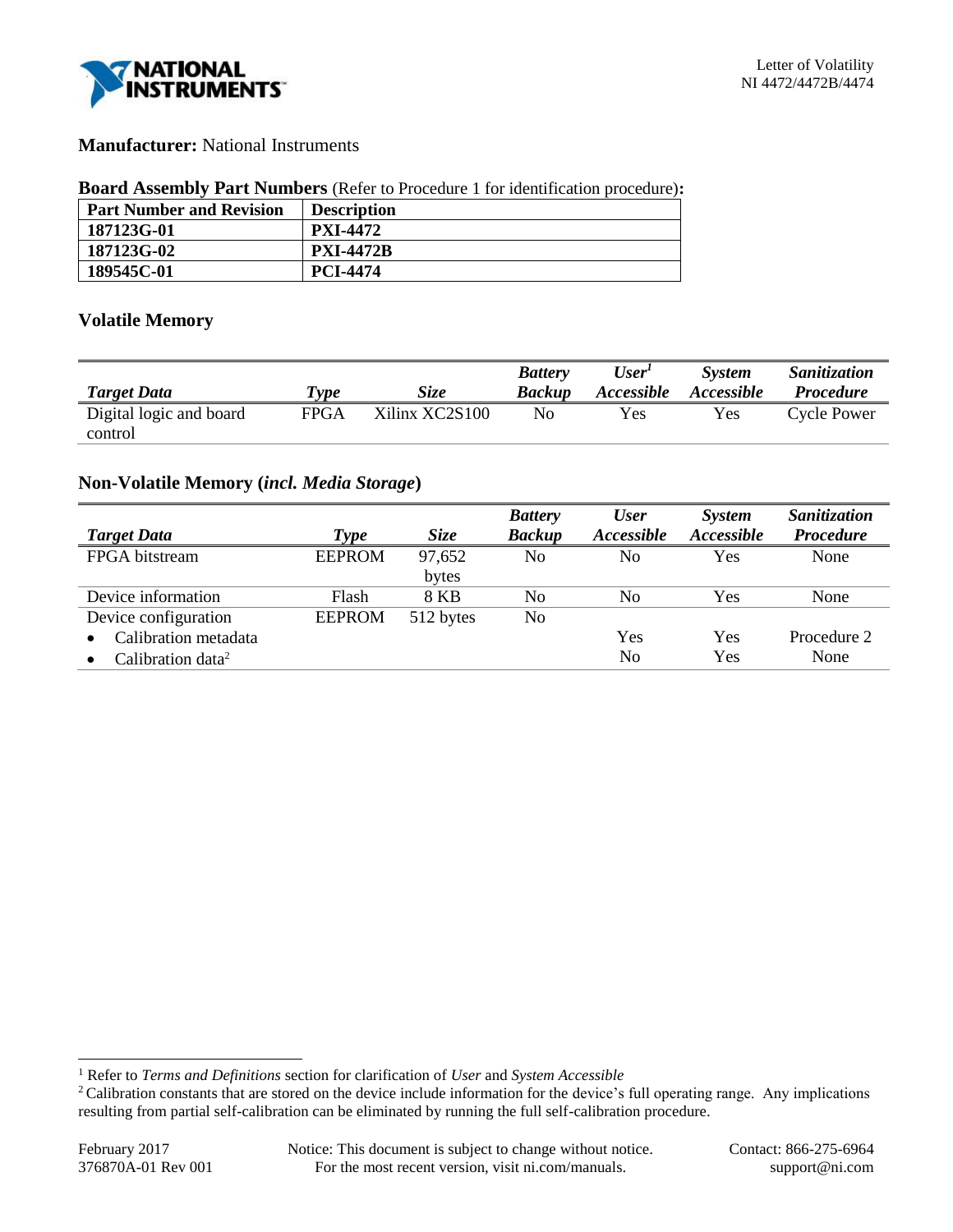

## **Manufacturer:** National Instruments

### **Board Assembly Part Numbers** (Refer to Procedure 1 for identification procedure)**:**

| <b>Part Number and Revision</b> | <b>Description</b> |
|---------------------------------|--------------------|
| $187123H-01(L)$ and later       | <b>PXI-4472</b>    |
| $187123H-02(L)$ and later       | <b>PXI-4472B</b>   |
| $187611H-01(L)$ and later       | <b>PCI-4472</b>    |
| 187611J-03L and later           | <b>PCI-4474</b>    |

### **Volatile Memory**

|                         |      |             | <b>Battery</b> | User'             | <b>System</b>     | <i>Sanitization</i> |
|-------------------------|------|-------------|----------------|-------------------|-------------------|---------------------|
| <b>Target Data</b>      | Type | <b>Size</b> | <b>Backup</b>  | <b>Accessible</b> | <i>Accessible</i> | <i>Procedure</i>    |
| Digital logic and board | FPGA | Xilinx      | No             | Yes               | Yes               | Cycle Power         |
| control                 |      | XC3S1000    |                |                   |                   |                     |

## **Non-Volatile Memory (***incl. Media Storage***)**

|                               |               |                | <b>Battery</b> | <b>User</b>       | <b>System</b>     | Sanitization     |
|-------------------------------|---------------|----------------|----------------|-------------------|-------------------|------------------|
| <b>Target Data</b>            | Type          | Size           | <b>Backup</b>  | <b>Accessible</b> | <b>Accessible</b> | <b>Procedure</b> |
| FPGA bitstream                | <b>CPLD</b>   | Altera         | N <sub>0</sub> | N <sub>0</sub>    | No                | None             |
|                               |               | <b>EPM7032</b> |                |                   |                   |                  |
| Device information            | Flash         | 512 KB         | N <sub>0</sub> | No                | Yes               | None             |
| Device configuration          | <b>EEPROM</b> | 512 bytes      | No             |                   |                   |                  |
| Calibration metadata          |               |                |                | Yes               | <b>Yes</b>        | Procedure 2      |
| Calibration data <sup>2</sup> |               |                |                | No                | Yes               | None             |

l

<sup>1</sup> Refer to *Terms and Definitions* section for clarification of *User* and *System Accessible*

<sup>&</sup>lt;sup>2</sup>Calibration constants that are stored on the device include information for the device's full operating range. Any implications resulting from partial self-calibration can be eliminated by running the full self-calibration procedure.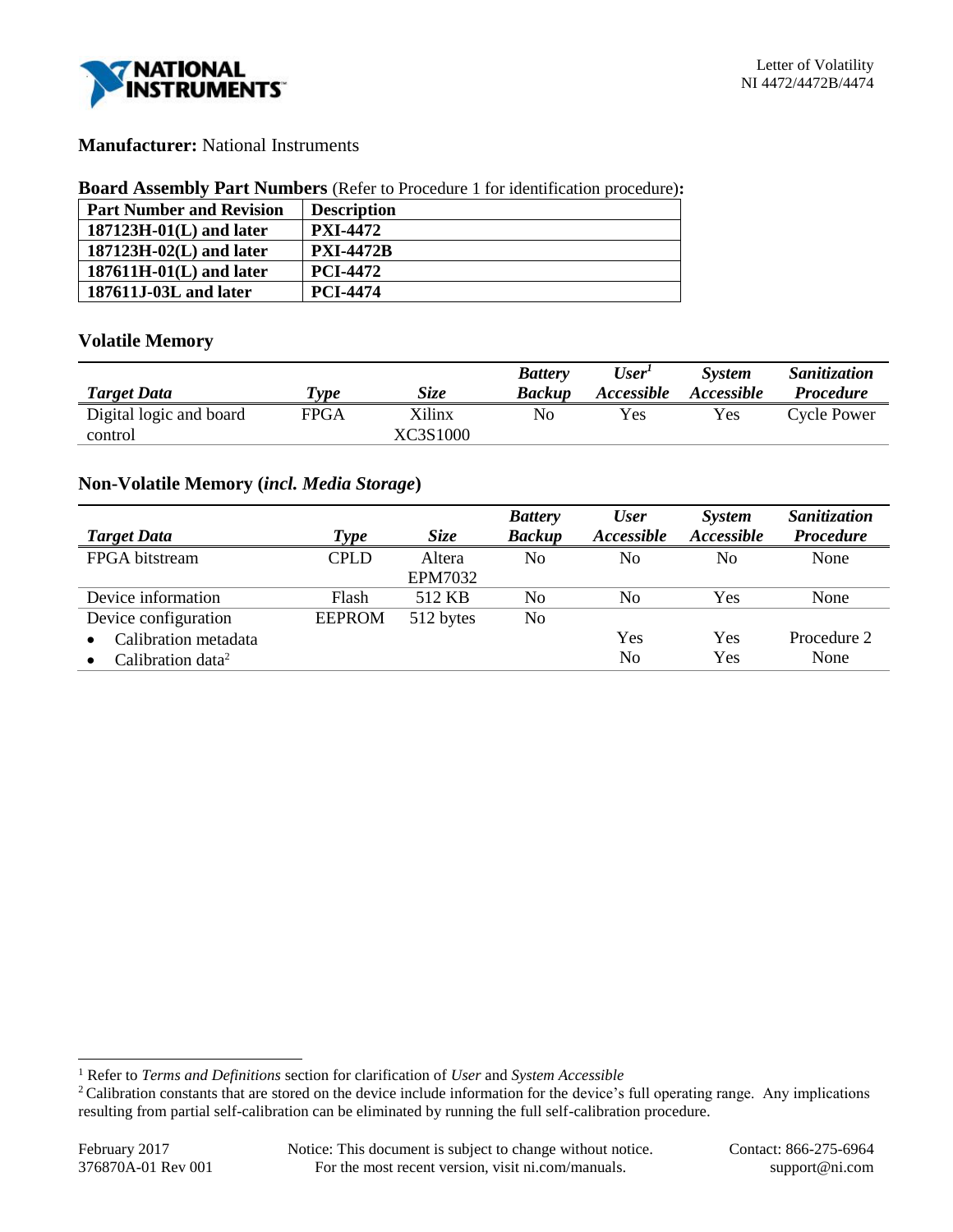

## **Procedures**

### **Procedure 1 – Board Assembly Part Number identification:**

To determine the Board Assembly Part Number and Revision, refer to the label applied to the surface of your product. The Assembly Part Number should be formatted as "P/N: #######a-##L.

### **Procedure 2 - Device Configuration Flash (Calibration Metadata):**

The user-accessible areas of the Device Configuration Flash are exposed through a calibration Applications Programming Interface (API) in LabVIEW. To clear the calibration meta-data area, complete the following steps:

- 1. To clear the calibration password, overwrite the existing **Calibration Password** twice with nonsensitive password using the *DAQmx Change External Calibration Password* function in the NI-DAQmx Calibration API.
- 2. To clear the user-defined information, overwrite the existing **User-Defined Information** twice with non-sensitive information using the *User-Defined Information* property in the NI-DAQmx Calibration API